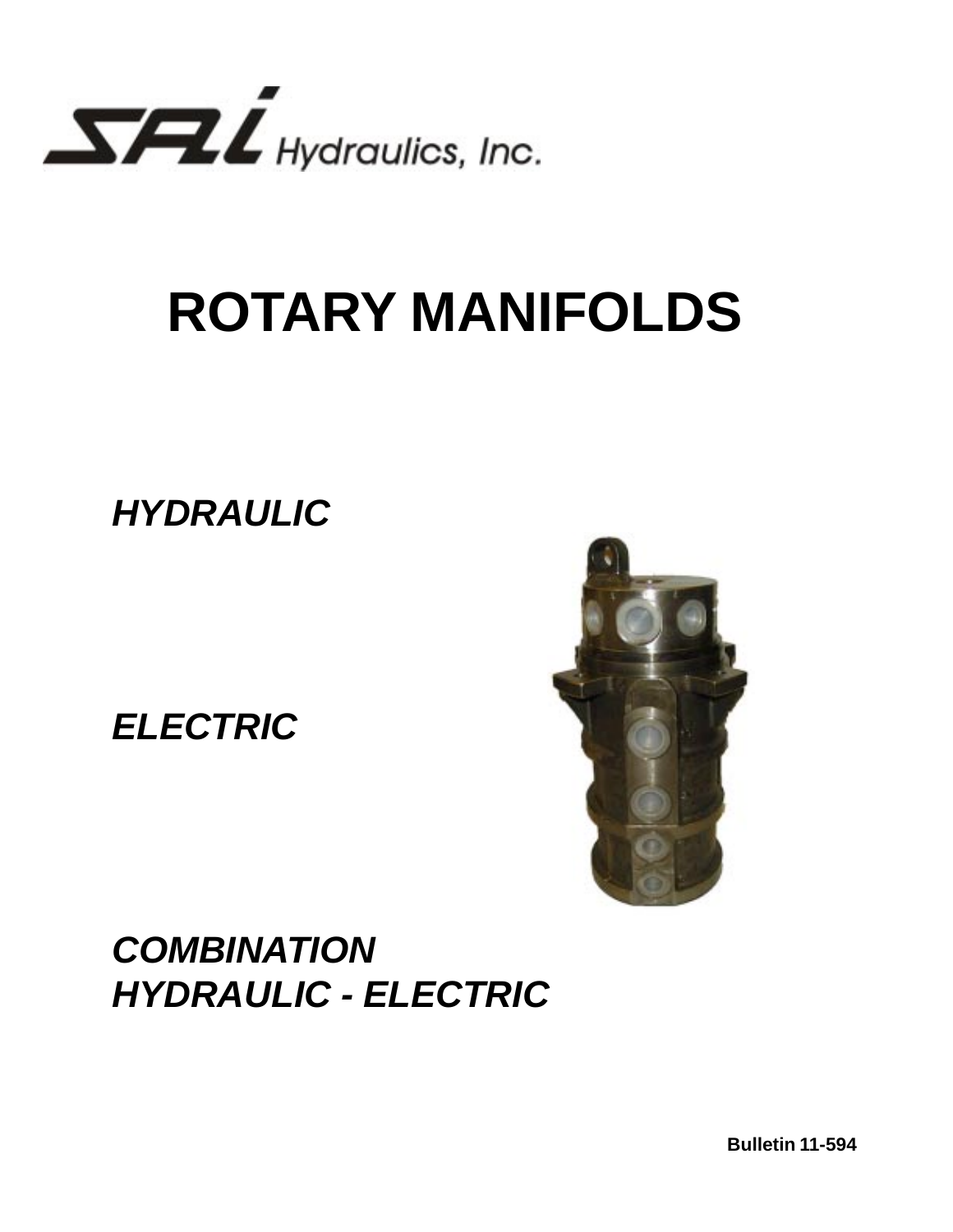

## **ROTARY MANIFOLDS**

## **CONTENTS PAGE** Series A-05-15................................................................ 2 Series A-00-25 & A-00-25 .............................................. 3 Series B-00-25 ............................................................... 4 Series C-00-26.5 ............................................................ 5 Series D-00-33 ............................................................... 6 Series E-00-33 ............................................................... 7 Series F-00-33................................................................ 8 Series G-00-33 ............................................................... 9 Series H-00-40 ............................................................. 10 Series I-00-40 ................................................................11 Series J-10-08 & K-10-05 ............................................ 12



**SAI** Hydraulics, Inc. 3905 W. 9th Street Trainer, PA 19061 (610) 497-0190 Fax (610) 497-0194

**SAI Hydraulics Canada Ltd.** 6105 Boulevard Couture St. Leonard, PQ H1P3G7 (514) 323-4552 Fax (514) 323-8780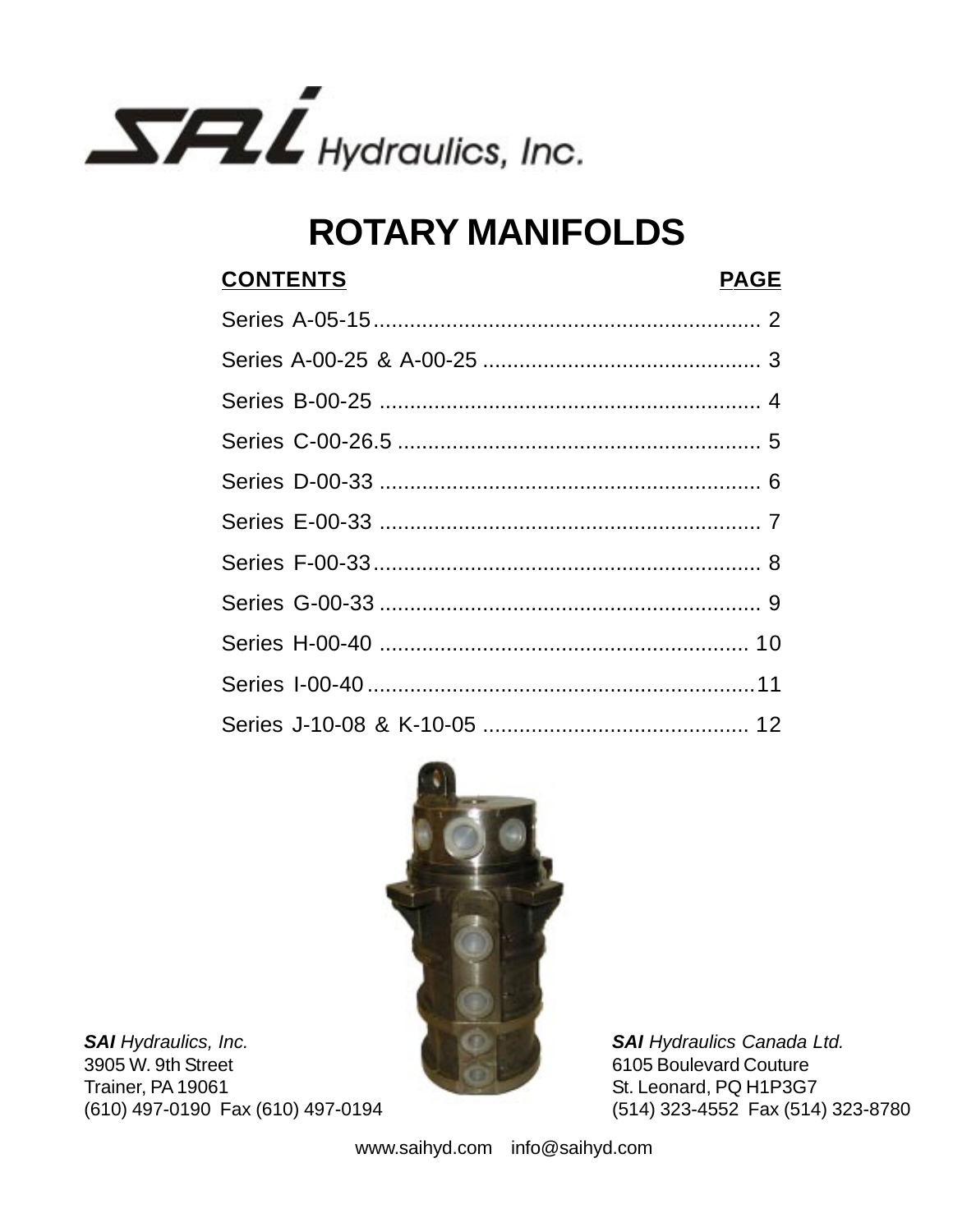### **ROTARY MANIFOLDS SERIES A-05-15**



#### Working Pressure 5000 psi

| No. of       |      |      | Port Size & Qty |    |       |       |                          |       |       |                          |       |       |       |      |      |
|--------------|------|------|-----------------|----|-------|-------|--------------------------|-------|-------|--------------------------|-------|-------|-------|------|------|
| <b>Ports</b> | 1/4" | 1/2" | 3/4"            | 1" | A     | в     | C                        | D     | Е     | F                        | G     | н     |       | M    | N    |
| 2            |      |      | 2               |    | 7.087 | 5.906 | 5.118                    | 3.937 | 3.346 | 2.362                    | 2.559 | 4.331 | 6.496 | 12MA | .210 |
| 2            |      | 2    |                 |    | 4.488 | 3.740 | ٠                        | 2.953 | 2.362 | 1.575                    | 2.953 | 4.134 | 3.937 | 10MA | .139 |
| 4            |      |      | $\overline{4}$  |    | 7.087 | 5.906 | 5.118                    | 3.937 | 3.346 | 2.362                    | 4.331 | 6.102 | 6.496 | 12MA | .210 |
| 4            | 2    | 2    |                 |    | 4.488 | 3.740 | $\overline{\phantom{0}}$ | 2.953 | 2.362 | 1.575                    | 4.843 | 6.024 | 3.937 | 10MA | .139 |
| 5            |      | 2    | 2               |    | 7.087 | 5.906 | 5.709                    | 4.724 | 3.937 | 2.953                    | 7.205 | 8.661 | 7.087 | 12MA | .210 |
| 6            | 6    |      |                 |    | 4.488 | 3.740 | $\overline{\phantom{0}}$ | 2.953 | 2.362 | 1.732                    | 4.331 | 5.748 | 3.937 | 10MA | .139 |
| 6            |      | 2    | 4               |    | 7.087 | 5.906 | 5.709                    | 4.724 | 3.937 | 2.953                    | 8.268 | 9.646 | 7.087 | 12MA | .210 |
| 7            | 7    |      |                 |    | 4.488 | 3.740 | ۰                        | 2.953 | 2.362 | 1.732                    | 4.843 | 6.417 | 3.937 | 10MA | .139 |
| 8            | 8    |      |                 |    | 4.921 | 4.134 | ۰                        | 3.150 | 2.756 | ٠                        | 6.102 | 8.268 | 3.937 | 10MA | .139 |
| 10           | 10   |      |                 |    | 4.921 | 4.134 | ۰                        | 3.150 | 2.756 | $\overline{\phantom{a}}$ | 7.087 | 9.449 | 3.937 | 10MA | .139 |
| 11           | 11   |      |                 |    | 4.921 | 4.134 | ۰                        | 3.150 | 2.756 | ۰                        | 7.283 | 9.646 | 3.937 | 10MA | .139 |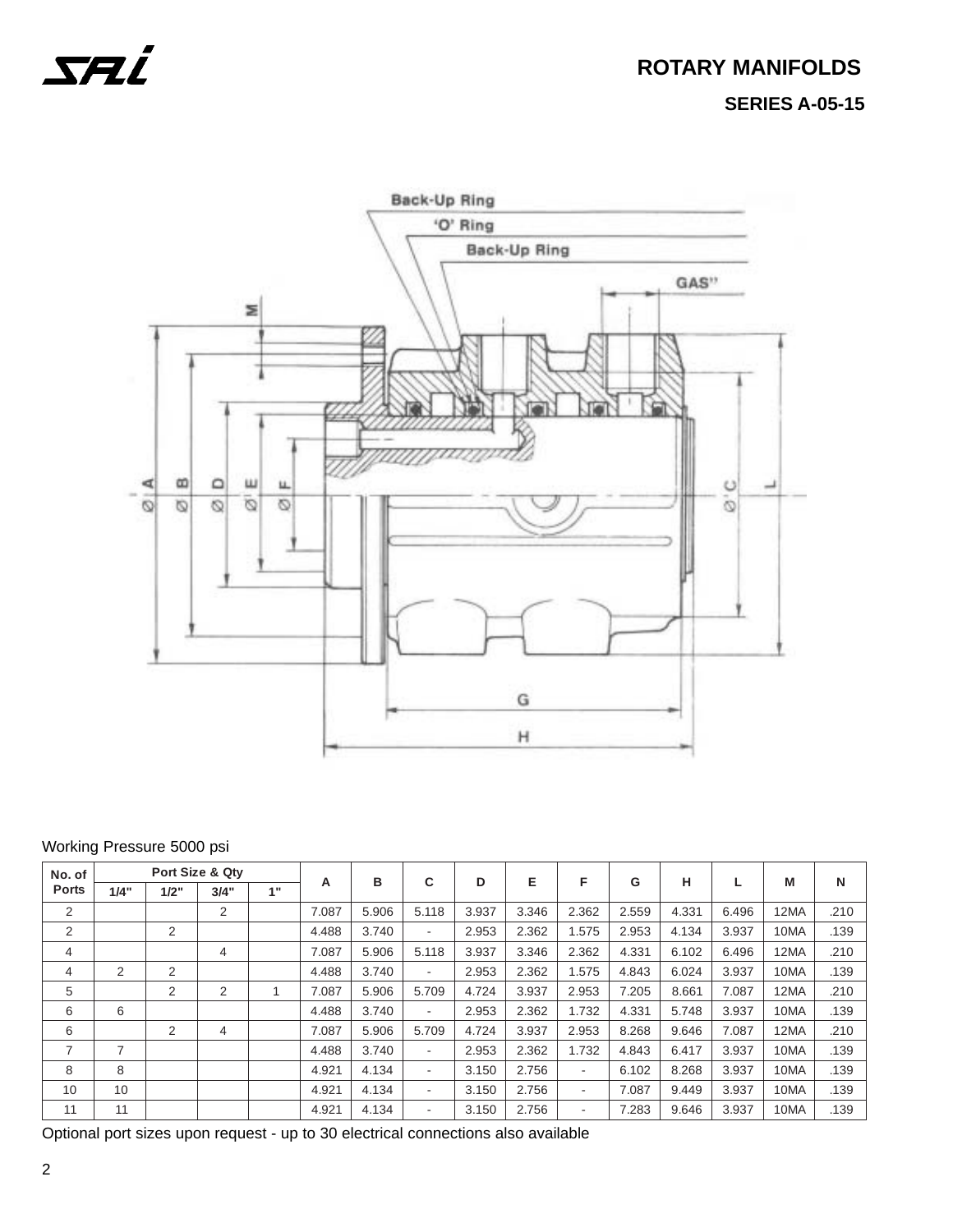## **ROTARY MANIFOLDS**

**SERIES A-00-13 SERIES A-00-25**



#### Working pressure 6000 psi

| No. of         |      | Port Size & Qty |                |    |      | в    | C    | D    | Е    | F.  | G     | н     | M   | N    | O    | P    | Q         |     |
|----------------|------|-----------------|----------------|----|------|------|------|------|------|-----|-------|-------|-----|------|------|------|-----------|-----|
| <b>Ports</b>   | 3/8" | 1/2"            | 3/4"           | 1" | A    |      |      |      |      |     |       |       |     |      |      |      |           |     |
| $\overline{2}$ |      |                 | 2              |    | 9.45 | 7.87 | 5.83 | 3.94 | 3.35 | .79 | 3.31  | 4.80  | .59 | 4350 | 3.35 | 4337 | 85-110-12 | 1.5 |
| 3              |      | 3               |                |    | 9.45 | 7.87 | 5.83 | 3.94 | 3.35 | .79 | 4.13  | 6.42  | .59 | 4350 | 3.35 | 4337 | 85-110-12 | 1.5 |
| 4              |      | $\sim$          | 2              |    | 9.45 | 7.87 | 5.83 | 3.94 | 3.35 | .79 | 4.96  | 6.46  | .59 | 4350 | 3.35 | 4337 | 85-110-12 | 1.5 |
| 6              |      | 4               | $\overline{2}$ |    | 9.45 | 7.87 | 5.83 | 3.94 | 3.35 | .79 | 6.81  | 9.25  | .59 | 4350 | 3.35 | 4337 | 85-110-12 | 1.5 |
| 8              | 8    |                 |                |    | 9.45 | 7.87 | 5.83 | 3.94 | 3.35 | .79 | 8.11  | 10.63 | .59 | 4350 | 3.35 | 4337 | 85-110-12 | 1.5 |
| 8              |      | 6               | 2              |    | 9.45 | 7.87 | 5.83 | 3.94 | 3.35 | .79 | 8.47  | 10.95 | .59 | 4350 | 3.35 | 4337 | 85-110-12 | 1.5 |
| 10             | 4    |                 | $\mathcal{P}$  |    | 9.45 | 7.87 | 5.83 | 3.94 | 3.35 | .79 | 10.08 | 12.48 | .59 | 4350 | 3.35 | 4337 | 85-110-12 | 1.5 |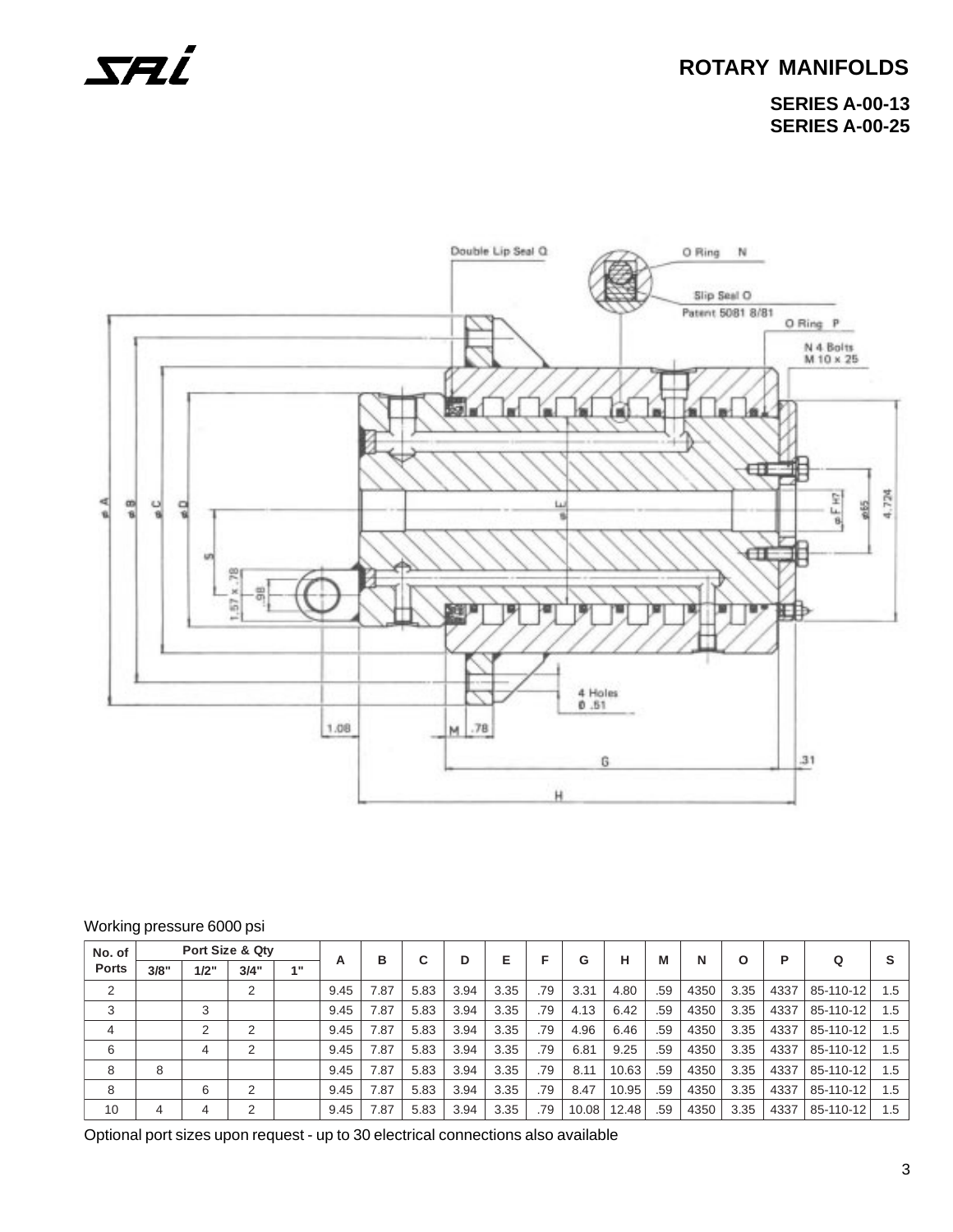

### **ROTARY MANIFOLDS SERIES B-00-25**



#### Working Pressure 6000 psi

| No. of       |      |      | Port Size & Qty |                |    |      | в    | C    | D    | Е    | F    | G     | н     | M   | N    |      | P    |           | s    |
|--------------|------|------|-----------------|----------------|----|------|------|------|------|------|------|-------|-------|-----|------|------|------|-----------|------|
| <b>Ports</b> | 1/4" | 3/8" | 1/2"            | 3/4"           | 4" | A    |      |      |      |      |      |       |       |     |      | Ο    |      | Q         |      |
| 5            |      |      |                 | 4              |    | 9.45 | 7.87 | 6.14 | 5.12 | 3.62 | 1.18 | 6.22  | 8.70  | .16 | 4375 | 3.62 | 4362 | 90-110-12 | 1.77 |
| 7            |      |      | 4               | $\overline{2}$ |    | 9.45 | 7.87 | 6.14 | 5.12 | 3.62 | 1.18 | 7.56  | 10.04 | .16 | 4375 | 3.62 | 4362 | 90-110-12 | 1.77 |
| ⇁            |      | 2    |                 |                | 4  | 9.45 | 7.87 | 6.14 | 5.12 | 3.62 | .79  | 9.17  | 12.09 | .16 | 4375 | 3.62 | 4362 | 90-110-12 | 1.77 |
| 8            |      | 2    | 4               | $\overline{2}$ |    | 9.45 | 7.87 | 6.14 | 5.12 | 3.62 | 1.18 | 8.86  | 11.50 | .16 | 4375 | 3.62 | 4362 | 90-110-12 | 1.77 |
| 9            |      | 2    | 5               | $\overline{2}$ |    | 9.45 | 7.87 | 6.14 | 5.12 | 3.62 | 1.18 | 9.21  | 11.50 | .16 | 4375 | 3.62 | 4362 | 90-110-12 | 1.77 |
| 11           |      | 4    | 5               | $\overline{2}$ |    | 9.45 | 7.87 | 6.14 | 5.12 | 3.62 | 1.18 | 10.43 | 13.39 | .16 | 4375 | 3.62 | 4362 | 90-110-12 | 1.77 |
| 12           | 4    | 4    | ↷               | $\overline{2}$ |    | 9.45 | 7.87 | 6.14 | 5.12 | 3.62 | 1.18 | 11.30 | 14.17 | .16 | 4375 | 3.62 | 4362 | 90-110-12 | 1.77 |
| 14           | 12   |      | 2               |                |    | 9.45 | 7.87 | 6.14 | 5.12 | 3.62 | 1.18 | 11.77 | 14.76 | .16 | 4375 | 3.62 | 4362 | 90-110-12 | 1.77 |
| 18           | 16   |      | 2               |                |    | 9.45 | 7.87 | 6.14 | 5.12 | 3.62 | 1.18 | 14.57 | 17.56 | .16 | 4375 | 3.62 | 4362 | 90-110-12 | 1.77 |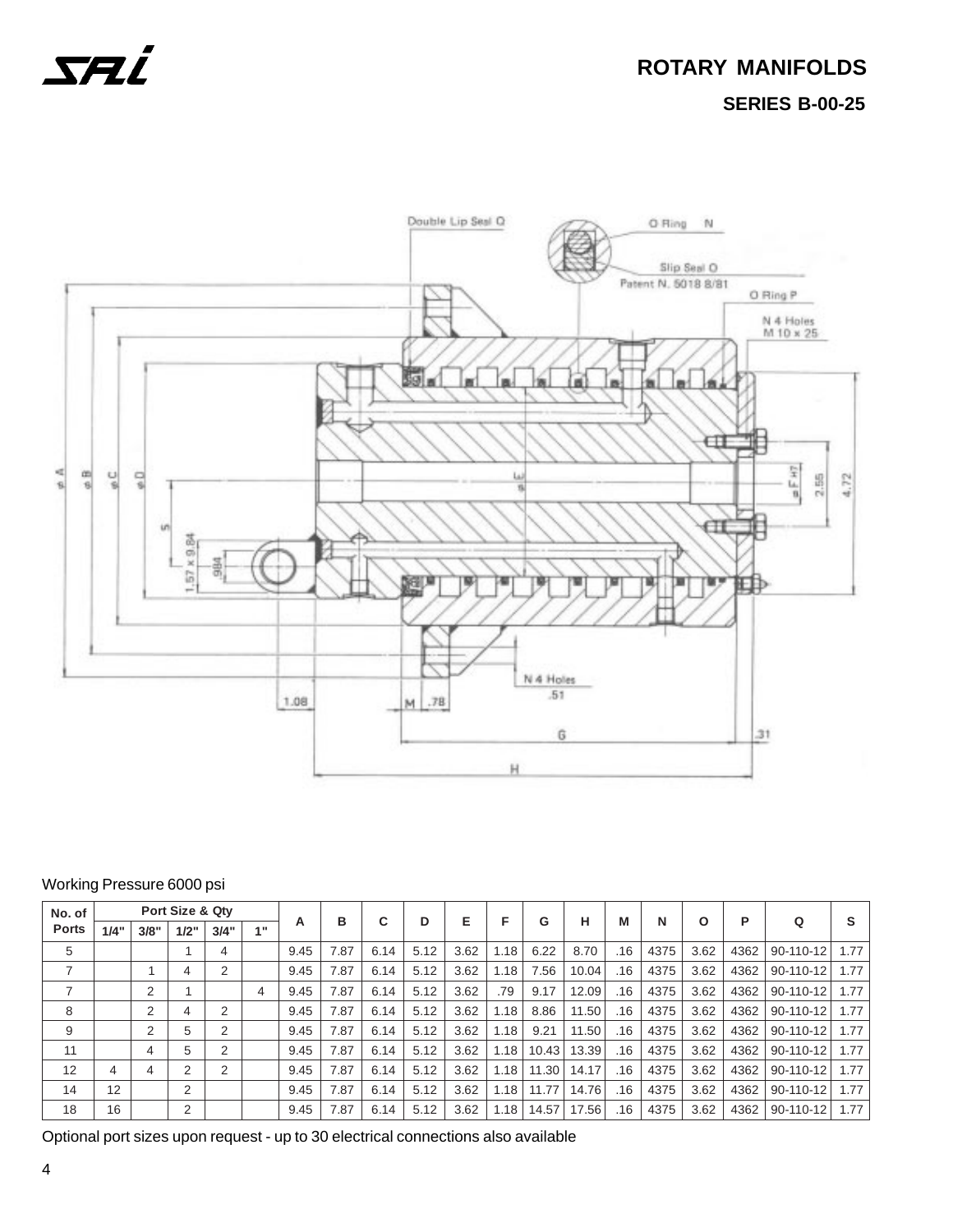## **ROTARY MANIFOLDS SERIES C-00-26.5**



#### Working Pressure 6000 psi

| No. of       |      |      | Port Size & Qty |                |    | A    | в    | C    | D    | Е    | F    | G     | н     | M   | N    | Ο    | P    |             | S    |
|--------------|------|------|-----------------|----------------|----|------|------|------|------|------|------|-------|-------|-----|------|------|------|-------------|------|
| <b>Ports</b> | 1/4" | 3/8" | 1/2"            | 3/4"           | 1" |      |      |      |      |      |      |       |       |     |      |      |      | Q           |      |
| 6            |      |      |                 | 2              | 4  | 9.45 | 7.87 | 6.50 | 5.91 | 3.94 | 1.18 | 8.58  | 11.69 | .59 | 4412 | 3.94 | 4400 | 100-120-12  | 1.97 |
| 8            |      |      |                 | 4              | 4  | 9.45 | 7.87 | 6.50 | 5.91 | 3.94 | 1.18 | 11.65 | 14.72 | .59 | 4412 | 3.94 | 4400 | 100-120-12  | 1.97 |
| 10           |      |      | 6               | 2              |    | 9.45 | 7.87 | 6.50 | 5.91 | 3.94 | 1.18 | 12.05 | 15.12 | .59 | 4412 | 3.94 | 4400 | 100-120-12  | 1.97 |
| 12           |      |      | 10              | $\overline{2}$ |    | 9.45 | 7.87 | 6.50 | 5.91 | 3.94 | 1.18 | 11.81 | 14.96 | .59 | 4412 | 3.94 | 4400 | 100-120-12  | 1.97 |
| 14           | 4    |      | 8               |                | 2  | 9.45 | 7.87 | 6.50 | 5.91 | 3.94 | 1.18 | 14.37 | 17.44 | .59 | 4412 | 3.94 | 4400 | 100-120-12  | 1.97 |
| 16           | 10   |      | 4               |                | 2  | 9.45 | 7.87 | 6.50 | 5.91 | 3.94 | 1.18 | 14.96 | 18.03 | .59 | 4412 | 3.94 | 4400 | 100-120-12  | 1.97 |
| 16           | 2    |      | 14              |                |    | 9.45 | 7.87 | 6.50 | 5.91 | 3.94 | 1.18 | 14.49 | 17.95 | .59 | 4412 | 3.94 | 4400 | 100-120-12  | 1.97 |
| 18           | 14   |      | 4               |                |    | 9.45 | 7.87 | 6.50 | 5.91 | 3.94 | 1.18 | 15.35 | 18.43 | .59 | 4412 | 3.94 | 4400 | 100-120-12  | 1.97 |
| 20           | 16   |      | 2               | 2              |    | 9.45 | 7.87 | 6.50 | 5.91 | 3.94 | 1.18 | 16.54 | 19.61 | .59 | 4412 | 3.94 | 4400 | 100-120-121 | 1.97 |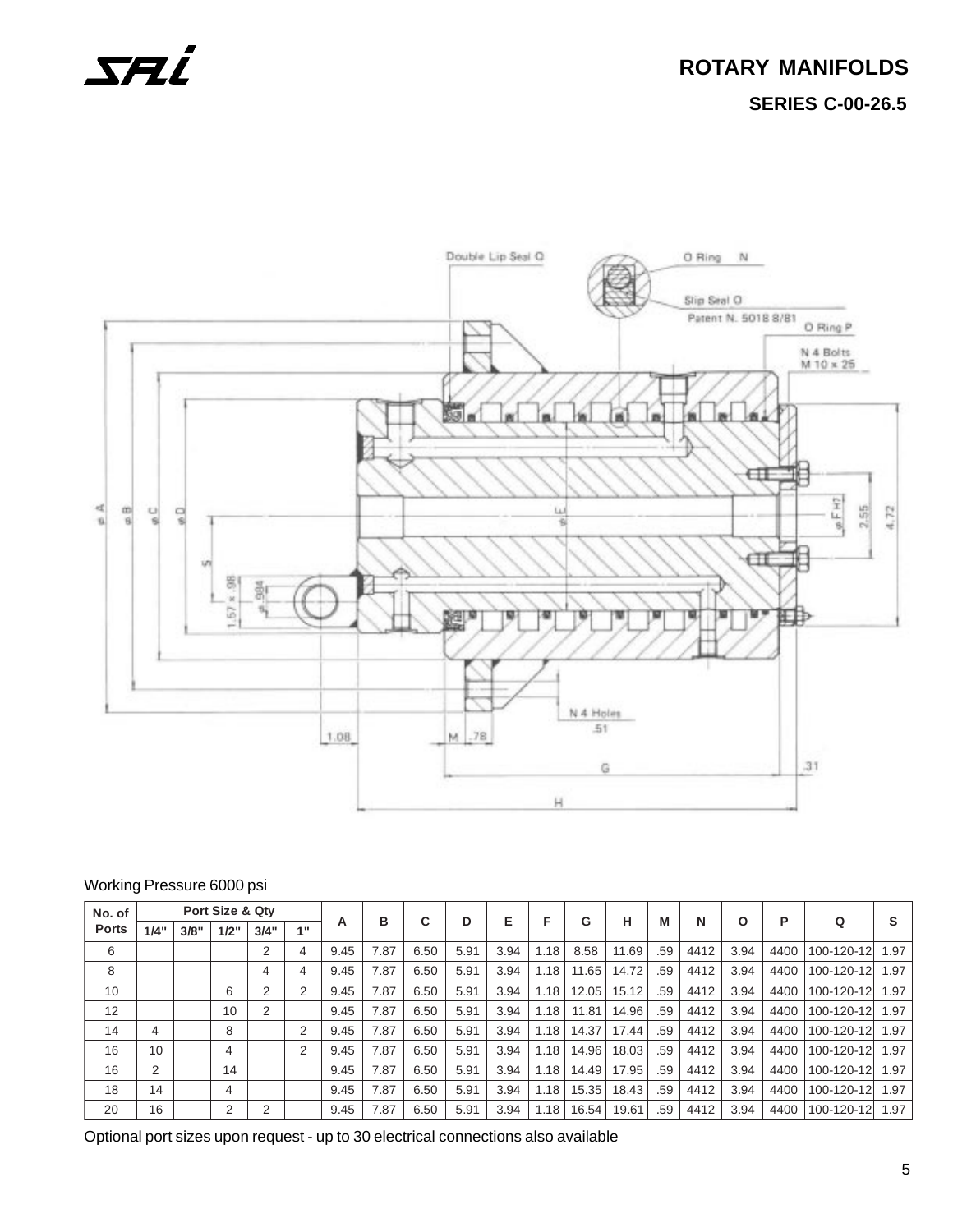### **ROTARY MANIFOLDS SERIES D-00-33**



### Working Pressure 6000 psi

| No. of         |      |                | Port Size & Qty |    |       |       |      |      |      | E    | F    | G     |       | M   |      |      | P    |            |
|----------------|------|----------------|-----------------|----|-------|-------|------|------|------|------|------|-------|-------|-----|------|------|------|------------|
| <b>Ports</b>   | 1/4" | 1/2"           | 3/4"            | 1" | 11/4" | А     | в    | С    | D    |      |      |       | н     |     | N    | O    |      | Q          |
| 5              |      |                |                 | 2  | 2     | 10.63 | 9.45 | 7.48 | 5.91 | 4.92 | 1.18 | 8.03  | 11.22 | .59 | 4512 | 4.92 | 4500 | 125-150-12 |
| 6              |      |                |                 | 6  |       | 10.63 | 9.45 | 7.48 | 5.91 | 4.92 | 1.18 | 8.78  | 11.81 | .59 | 4512 | 4.92 | 4500 | 125-150-12 |
| $\overline{7}$ |      | 3              |                 | 4  |       | 10.63 | 9.45 | 7.48 | 5.91 | 4.92 | 1.18 | 9.13  | 12.36 | .59 | 4512 | 4.92 | 4500 | 125-150-12 |
| 9              |      | 3              | 4               | 2  |       | 10.63 | 9.45 | 7.48 | 5.91 | 4.92 | 1.18 | 10.31 | 13.39 | .59 | 4512 | 4.92 | 4500 | 125-150-12 |
| 11             |      | 5              | 4               | 2  |       | 10.63 | 9.45 | 7.48 | 5.91 | 4.92 | 1.18 | 11.81 | 16.14 | .59 | 4512 | 4.92 | 4500 | 125-150-12 |
| 12             |      | 10             | $\overline{2}$  |    |       | 10.63 | 9.45 | 7.48 | 5.91 | 4.92 | 1.18 | 12.05 | 15.59 | .59 | 4512 | 4.92 | 4500 | 125-150-12 |
| 13             |      | $\overline{7}$ | 4               | 2  |       | 10.63 | 9.45 | 7.48 | 5.91 | 4.92 | 1.18 | 13.62 | 18.03 | .59 | 4512 | 4.92 | 4500 | 125-150-12 |
| 14             | 4    | 6              | 2               | 2  |       | 10.63 | 9.45 | 7.48 | 5.91 | 4.92 | 1.18 | 14.72 | 18.31 | .59 | 4512 | 4.92 | 4500 | 125-150-12 |
| 15             |      | 6              | 7               | 2  |       | 10.63 | 9.45 | 7.48 | 5.91 | 4.92 | 1.18 | 16.26 | 20.67 | .59 | 4512 | 4.92 | 4500 | 125-150-12 |
| 16             | 4    | 4              | 6               | 2  |       | 10.63 | 9.45 | 7.48 | 5.91 | 4.92 | 1.18 | 17.32 | 21.65 | .59 | 4512 | 4.92 | 4500 | 125-150-12 |
| 18             | 2    | 14             | 2               |    |       | 10.63 | 9.45 | 7.48 | 5.91 | 4.92 | 1.18 | 17.40 | 20.91 | .59 | 4512 | 4.92 | 4500 | 125-150-12 |
| 22             | 19   |                |                 | 3  |       | 10.63 | 9.45 | 7.48 | 5.91 | 4.92 | 1.18 | 17.83 | 20.67 | .59 | 4512 | 4.92 | 4500 | 125-150-12 |
| 24             | 2    | 20             | 2               |    |       | 10.63 | 9.45 | 7.48 | 5.91 | 4.92 | 1.18 | 18.58 | 22.17 | .59 | 4512 | 4.92 | 4500 | 125-150-12 |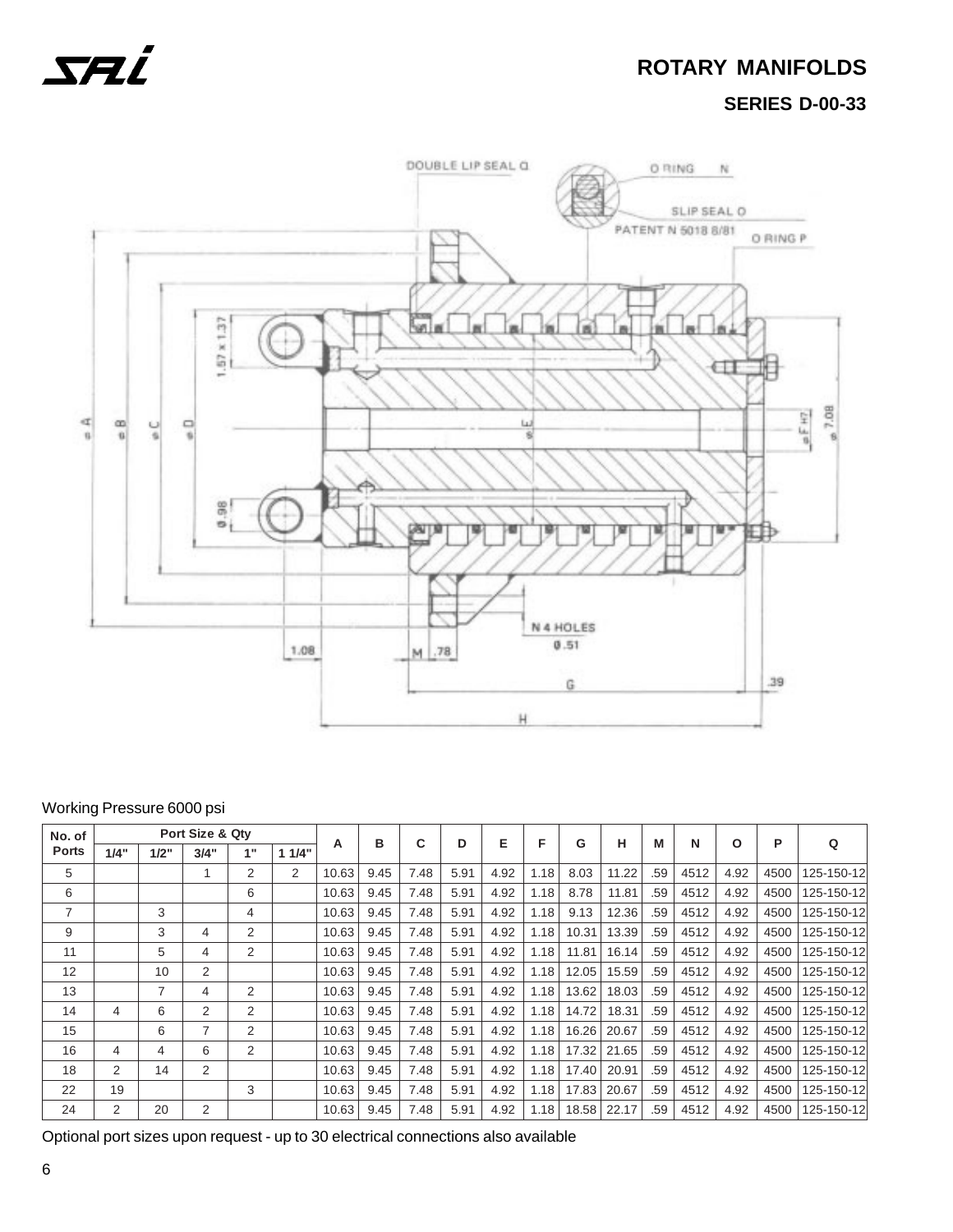### **ROTARY MANIFOLDS SERIES E-00-33**



#### Working Pressure 6000 psi

| No. of         |      |      | Port Size & Qty |                 |               |       | в    | C    | D    | Е    | F    | G     | н     | М   | N    | $\Omega$ | P    | Q          |
|----------------|------|------|-----------------|-----------------|---------------|-------|------|------|------|------|------|-------|-------|-----|------|----------|------|------------|
| <b>Ports</b>   | 1/4" | 1/2" | 3/4"            | 4 <sub>  </sub> | 11/4"         | A     |      |      |      |      |      |       |       |     |      |          |      |            |
| 5              |      |      |                 | 2               | 2             | 10.63 | 9.45 | 7.48 | 5.91 | 4.92 | 1.18 | 7.95  | 11.50 | .59 | 4512 | 4.92     | 4500 | 125-150-12 |
| 6              |      |      | 2               | 2               | 2             | 10.63 | 9.45 | 7.48 | 5.91 | 4.92 | 1.18 | 8.94  | 12.48 | .59 | 4512 | 4.92     | 4500 | 125-150-12 |
| $\overline{ }$ |      |      | 3               | 2               | 2             | 10.63 | 9.45 | 7.48 | 5.91 | 4.92 | 1.18 | 9.88  | 13.43 | .59 | 4512 | 4.92     | 4500 | 125-150-12 |
|                | 2    |      |                 |                 | 4             | 10.63 | 9.45 | 7.48 | 5.91 | 4.92 | 1.18 | 10.04 | 13.62 | .59 | 4512 | 4.92     | 4500 | 125-150-12 |
| 9              |      | 2    | 3               | 2               | 2             | 10.63 | 9.45 | 7.48 | 5.91 | 4.92 | 1.18 | 11.42 | 14.96 | .59 | 4512 | 4.92     | 4500 | 125-150-12 |
| 11             |      | 4    | 3               | 2               | 2             | 10.63 | 9.45 | 7.48 | 5.91 | 4.92 | 1.18 | 13.07 | 16.65 | .59 | 4512 | 4.92     | 4500 | 125-150-12 |
| 12             |      | 5    | 3               | 2               | $\mathcal{P}$ | 10.63 | 9.45 | 7.48 | 5.91 | 4.92 | 1.18 | 13.90 | 17.48 | .59 | 4512 | 4.92     | 4500 | 125-150-12 |
| 14             | 4    | 4    | 2               | 2               | 2             | 10.63 | 9.45 | 7.48 | 5.91 | 4.92 | 1.18 | 15.35 | 18.86 | .59 | 4512 | 4.92     | 4500 | 125-150-12 |
| 18             | 2    | 8    | 4               | 2               | 2             | 10.63 | 9.45 | 7.48 | 5.91 | 4.92 | 1.18 | 17.40 | 20.91 | .59 | 4512 | 4.92     | 4500 | 125-150-12 |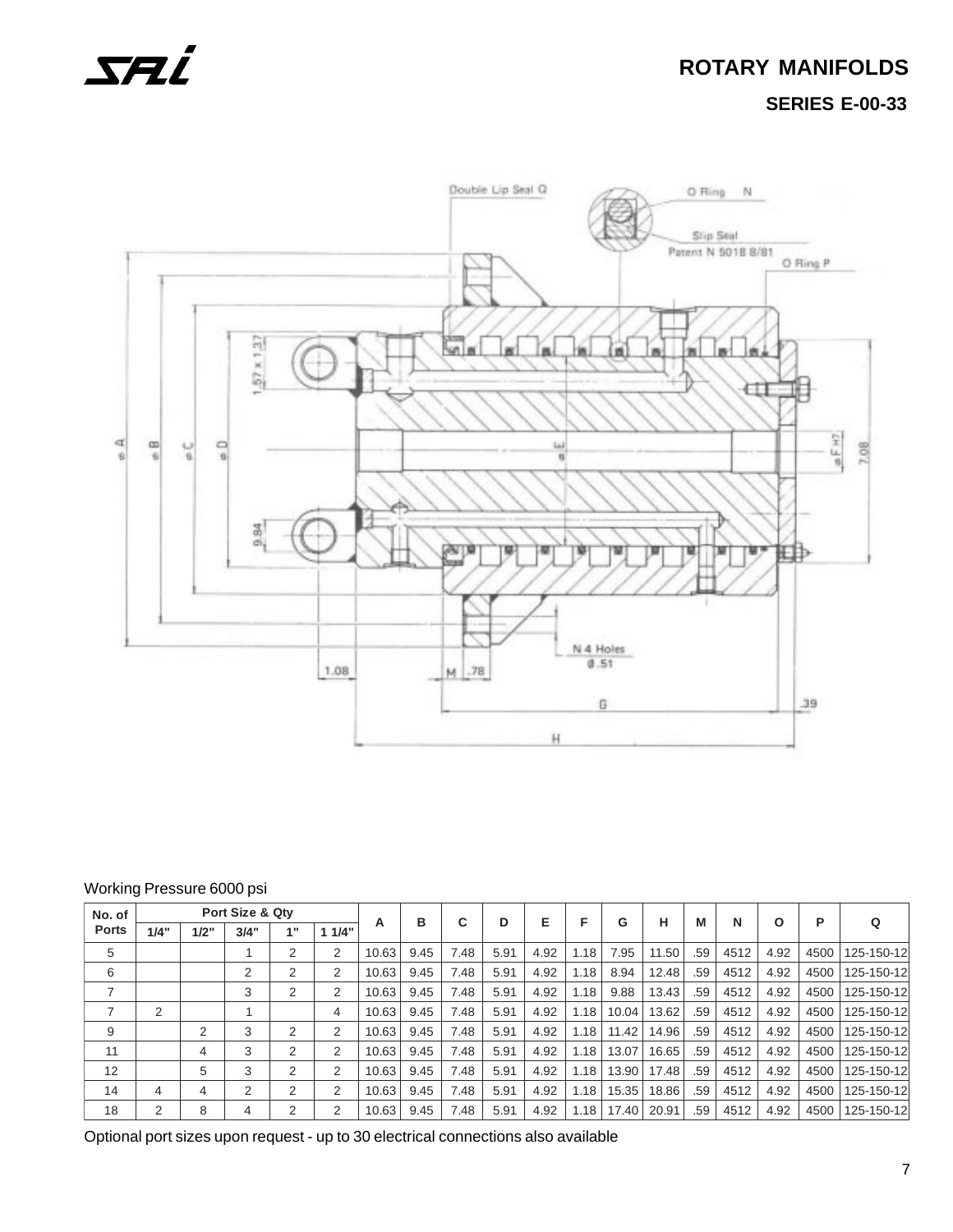### **ROTARY MANIFOLDS SERIES F-00-33**



#### Working Pressure 6000 psi

| No. of       |      |      | Port Size & Qty |      |           |       | в    | C    | D    | Е    |                  | G     | н     | M   | N    | O    | P    | Q          |
|--------------|------|------|-----------------|------|-----------|-------|------|------|------|------|------------------|-------|-------|-----|------|------|------|------------|
| <b>Ports</b> | 1/4" | 3/8" | 1/2"            | 3/4" | $A$ $\Pi$ | A     |      |      |      |      |                  |       |       |     |      |      |      |            |
| 5            |      |      |                 |      | 5         | 10.08 | 8.86 | 7.68 | 6.69 | 4.92 | .18              | 7.67  | 11.30 | .39 | 4512 | 4.92 | 4500 | 125-150-12 |
| 6            |      |      |                 | 4    |           | 10.08 | 8.86 | 7.68 | 6.69 | 4.92 | . 18             | 8.11  | 11.73 | .39 | 4512 | 4.92 | 4500 | 125-150-12 |
|              |      | ◠    |                 |      |           | 10.08 | 8.86 | 7.68 | 6.69 | 4.92 | $.18$ '          | 9.37  | 12.99 | .39 | 4512 | 4.92 | 4500 | 125-150-12 |
| 8            |      | 3    |                 | 5    |           | 10.08 | 8.86 | 7.68 | 6.69 | 4.92 | .18 <sup>1</sup> | 10.08 | 13.54 | .39 | 4512 | 4.92 | 4500 | 125-150-12 |
| 9            | ◠    | ⌒    |                 | 5    |           | 10.08 | 8.86 | 7.68 | 6.69 | 4.92 | .18 <sup>1</sup> | 10.87 | 14.49 | .39 | 4512 | 4.92 | 4500 | 125-150-12 |
| 11           | 4    | ⌒    |                 | 5    |           | 10.08 | 8.86 | 7.68 | 6.69 | 4.92 | .18              | 12.36 | 15.83 | .39 | 4512 | 4.92 | 4500 | 125-150-12 |
| 12           | 5    | ◠    |                 | 5    |           | 10.08 | 8.86 | 7.68 | 6.69 | 4.92 | .18              | 13.11 | 16.65 | .39 | 4512 | 4.92 | 4500 | 125-150-12 |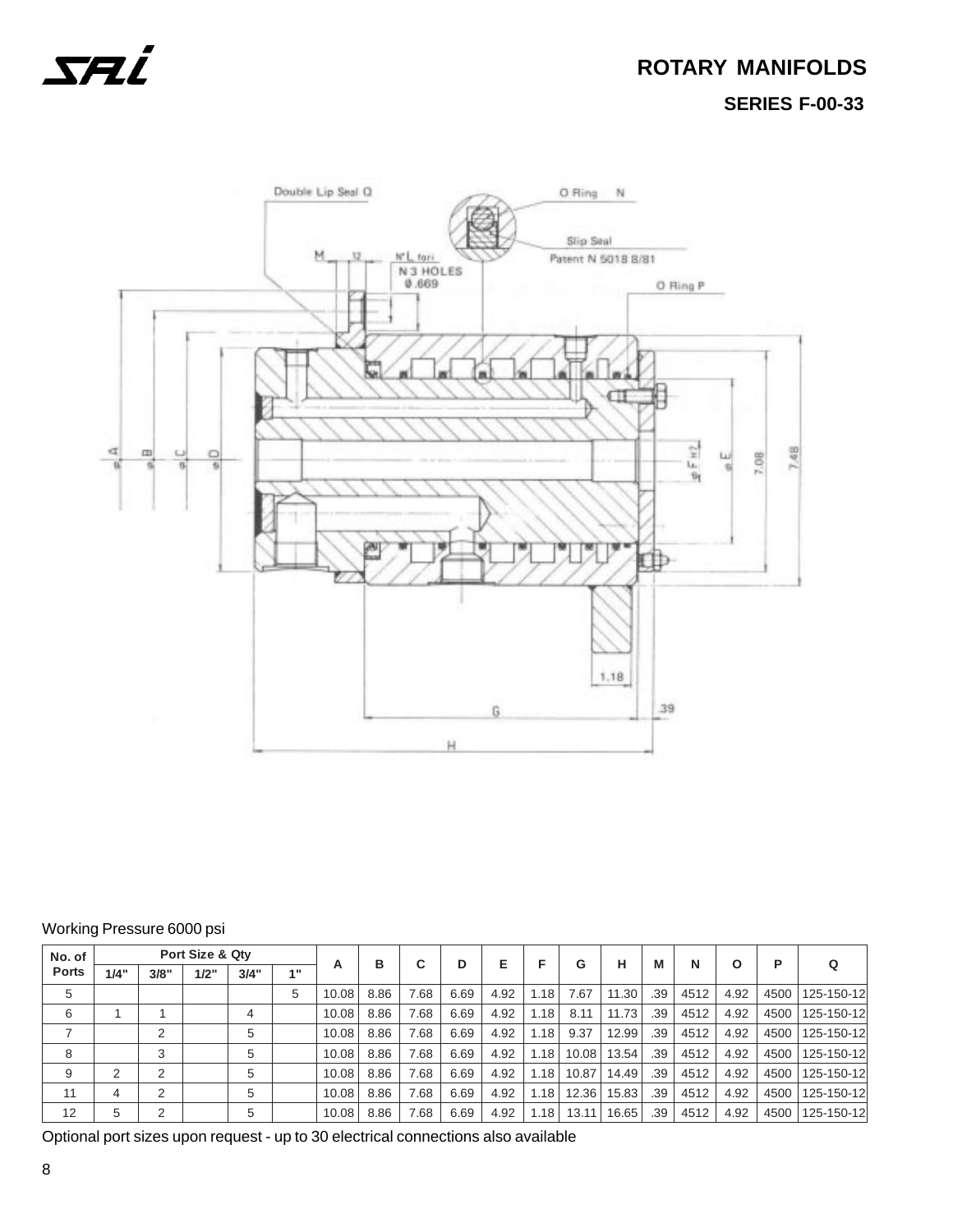



#### Working Pressure 6000 psi

| No. of       |      |        | Port Size & Qty |          |          |      | в    | C    | D    | Е    |      | G     | н     | М   | N    | Ο    | P    | Q          |
|--------------|------|--------|-----------------|----------|----------|------|------|------|------|------|------|-------|-------|-----|------|------|------|------------|
| <b>Ports</b> | 3/8" | 1/2"   | 3/4"            | 4 "      | 1/4"     | A    |      |      |      |      |      |       |       |     |      |      |      |            |
| 5            |      |        |                 | $\Omega$ | C        | 9.84 | 8.86 | 7.28 | 6.69 | 4.92 | 1.18 | 7.95  | 12.36 | .39 | 4512 | 4.92 | 4500 | 125-150-12 |
| 6            |      |        | ◠               |          | ◠        | 9.84 | 8.86 | 7.68 | 6.69 | 4.92 | 1.18 | 8.94  | 13.35 | .39 | 4512 | 4.92 | 4500 | 125-150-12 |
| ⇁            |      |        |                 |          |          | 9.84 | 8.86 | 7.68 | 6.69 | 4.92 | 1.18 | 9.88  | 14.29 | .39 | 4512 | 4.92 | 4500 | 125-150-12 |
| 9            |      | $\sim$ |                 |          | C        | 9.84 | 8.86 | 7.68 | 6.69 | 4.92 | 1.18 | 11.42 | 15.83 | .39 | 4512 | 4.92 | 4500 | 125-150-12 |
| 11           |      | 4      | 3               | $\Omega$ | $\Omega$ | 9.84 | 8.86 | 7.68 | 6.69 | 4.92 | 1.18 | 13.07 | 17.52 | .39 | 4512 | 4.92 | 4500 | 125-150-12 |
| 12           |      | 5      | 3               |          | $\sim$   | 9.84 | 4.92 | 7.68 | 6.69 | 4.92 | 1.18 | 13.90 | 18.35 | .39 | 4512 | 4.92 | 4500 | 125-150-12 |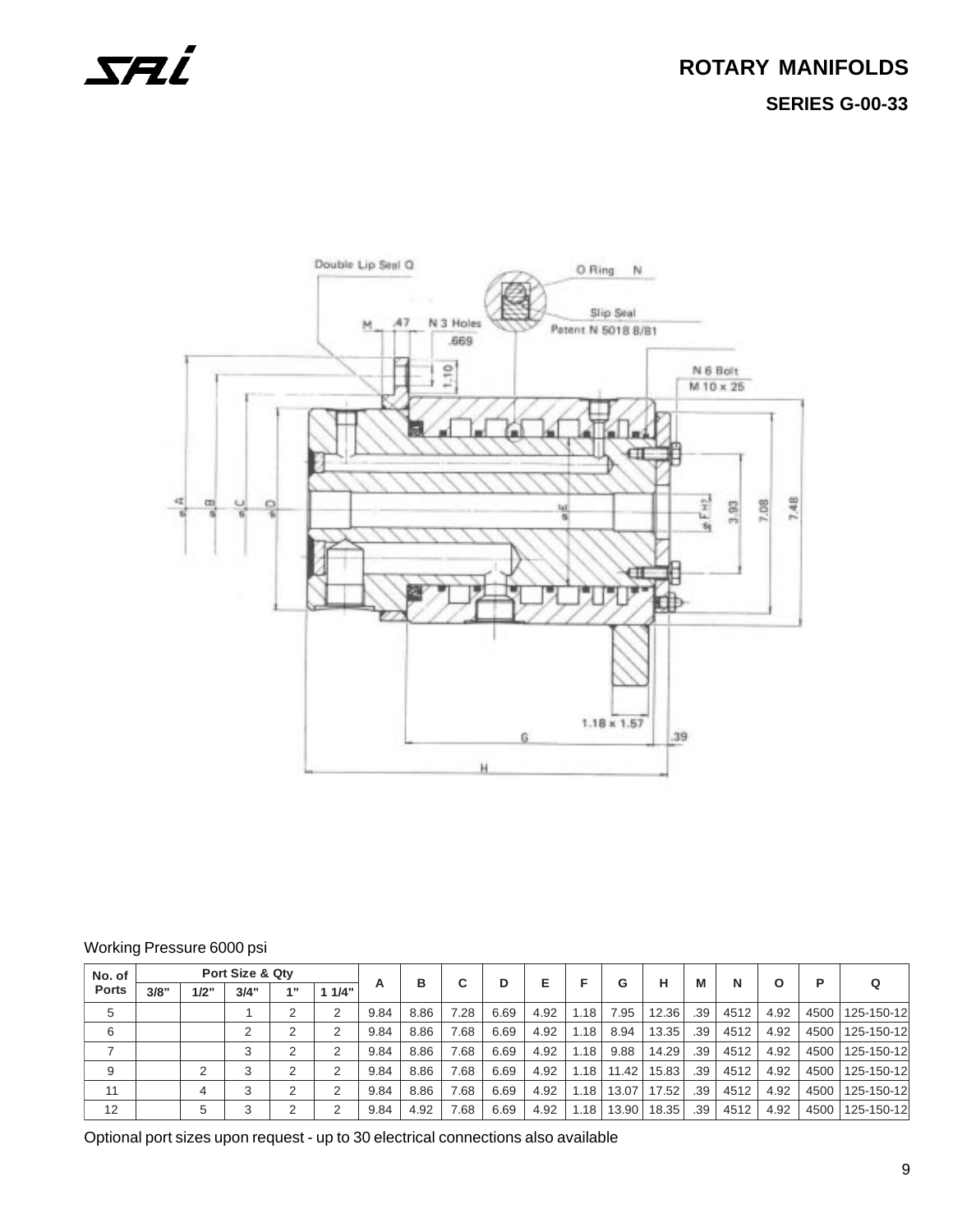## **ROTARY MANIFOLDS SERIES H-00-40**



### Working Pressure 6000 psi

| No. of       |      |      | Port Size & Qty |    |       |       | в     |      |      | Е    | F     |       |       | M   |      |      | P    |            |
|--------------|------|------|-----------------|----|-------|-------|-------|------|------|------|-------|-------|-------|-----|------|------|------|------------|
| <b>Ports</b> | 3/8" | 1/2" | 3/4"            | 4" | 11/4" | A     |       | С    | D    |      |       | G     | н     |     | N    | Ο    |      | Q          |
| 7            |      |      | 3               | 2  | 2     | 11.61 | 10.43 | 8.58 | 7.09 | 5.71 | .97   | 9.61  | 14.02 | .59 | 4587 | 5.71 | 4575 | 145-175-15 |
| 9            |      | 2    | 2               | 3  | 2     | 11.61 | 10.43 | 8.58 | 7.09 | 5.71 | .97   | 11.42 | 15.75 | .59 | 4587 | 5.71 | 4575 | 145-175-15 |
| 9            |      | 3    | 2               | 2  | 2     | 11.61 | 10.43 | 8.58 | 7.09 | 5.71 | .97   | 11.02 | 15.35 | .59 | 4587 | 5.71 | 4575 | 145-175-15 |
| 11           |      |      | 2               | 9  |       | 11.61 | 10.43 | 8.58 | 7.09 | 5.71 | .97   | 14.17 | 18.58 | .59 | 4587 | 5.71 | 4575 | 145-175-15 |
| 11           |      | 5    | 2               | 2  | 2     | 11.61 | 10.43 | 8.58 | 7.09 | 5.71 | .97   | 12.60 | 16.93 | .59 | 4587 | 5.71 | 4575 | 145-175-15 |
| 12           |      |      | 4               | 5  | 2     | 11.61 | 10.43 | 8.58 | 7.09 | 5.71 | .97   | 14.96 | 18.11 | .59 | 4587 | 5.71 | 4575 | 145-175-15 |
| 13           |      | 6    | 3               | 2  | 2     | 11.61 | 10.43 | 8.58 | 7.09 | 5.71 | . .97 | 14.72 | 19.09 | .59 | 4587 | 5.71 | 4575 | 145-175-15 |
| 15           |      | 6    | 3               | 4  | 2     | 11.61 | 10.43 | 8.58 | 7.09 | 5.71 | .97   | 17.09 | 21.46 | .59 | 4587 | 5.71 | 4575 | 145-175-15 |

Optional port sizes upon request - up to 30 electrical connections also available

10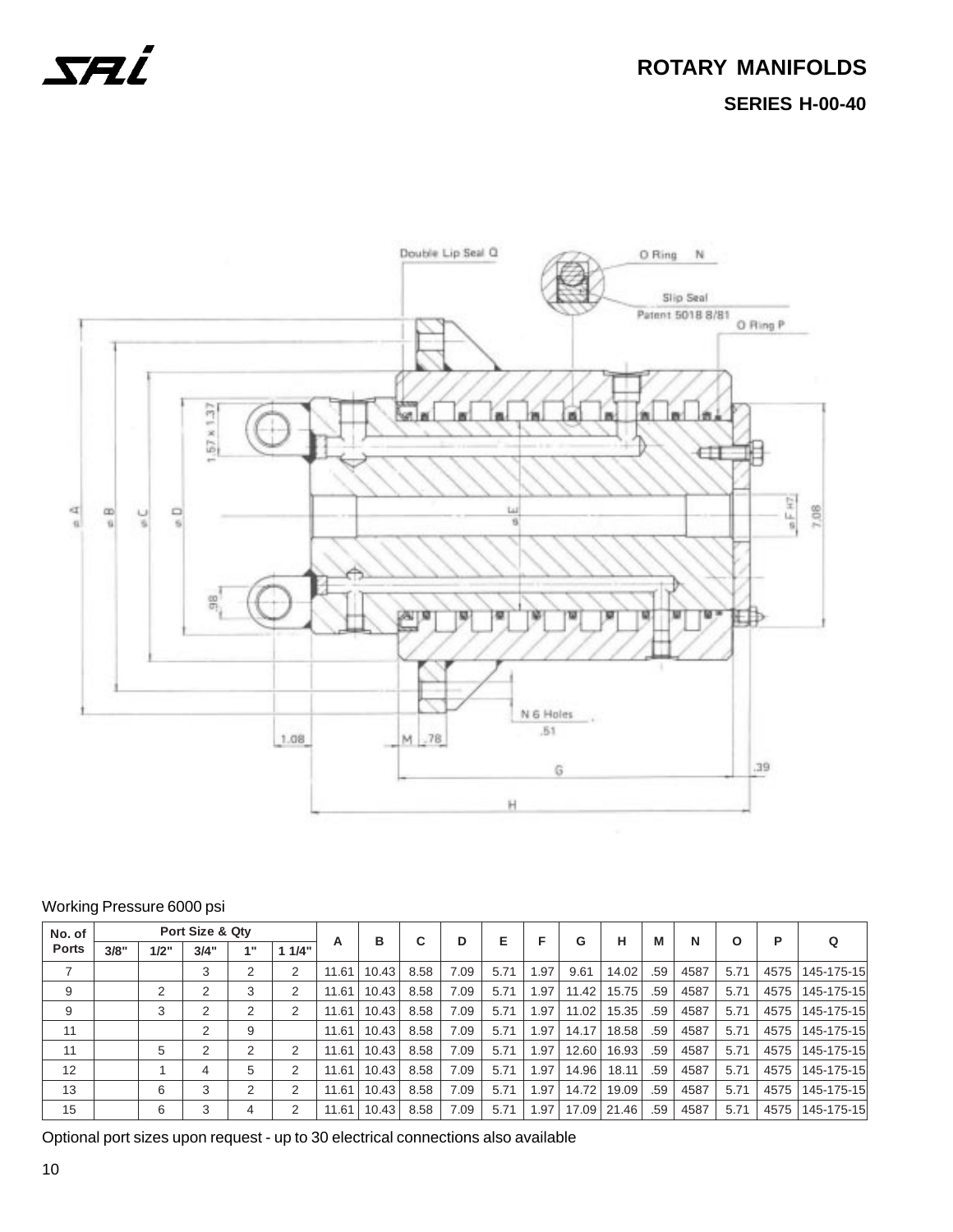

#### Working Pressure 6000 psi

| No. of       |      |      | Port Size & Qty |    |       |       | в     | C    | D    | Е.   | F    | G | н           | M                | N    | $\mathbf{o}$ | P    |            |
|--------------|------|------|-----------------|----|-------|-------|-------|------|------|------|------|---|-------------|------------------|------|--------------|------|------------|
| <b>Ports</b> | 1/4" | 1/2" | 3/4"            | 1" | 11/4" | A     |       |      |      |      |      |   |             |                  |      |              |      | Q          |
| 20           | 10   | 2    | 4               | 2  | 2     | 12.99 | 11.81 | 9.45 | 9.37 | 6.69 | 1.97 |   | 19.69 24.09 | .98 <sub>1</sub> | 4700 | 6.69         | 4675 | 170-200-15 |
|              |      |      |                 |    |       |       |       |      |      |      |      |   |             |                  |      |              |      |            |
|              |      |      |                 |    |       |       |       |      |      |      |      |   |             |                  |      |              |      |            |
|              |      |      |                 |    |       |       |       |      |      |      |      |   |             |                  |      |              |      |            |
|              |      |      |                 |    |       |       |       |      |      |      |      |   |             |                  |      |              |      |            |
|              |      |      |                 |    |       |       |       |      |      |      |      |   |             |                  |      |              |      |            |
|              |      |      |                 |    |       |       |       |      |      |      |      |   |             |                  |      |              |      |            |
|              |      |      |                 |    |       |       |       |      |      |      |      |   |             |                  |      |              |      |            |